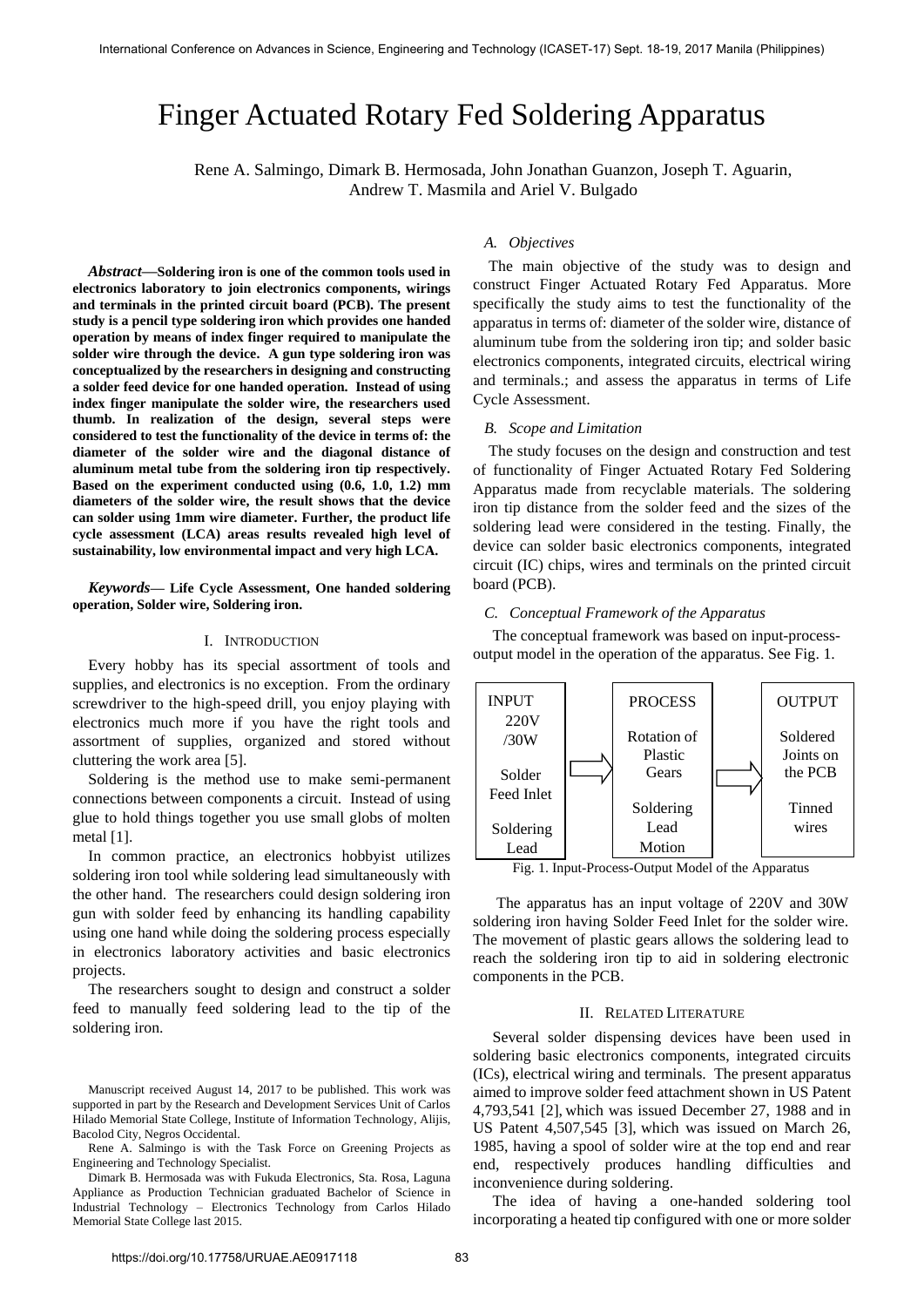retains inside the handle. Adjacent to this heated tip is an end region of a solder supply conduit through which a solid wire solder passes. During operation, as the heated tip is heated, the adjacent end region of the solder supply conduit is likewise heated. The heating process will melt the wire solder therein thereby causing it to flow out of the conduit and into the recesses in the heated tip. This collection of melted solder can then be used to attach a workpiece in place as desired. Consequently, the user can support this workpiece during such operation since the step of continuously biasing the solid solder against the heated tip has been eliminated due to the collection of the solder stored in the solder retaining recesses of the heated tip [6].

#### III. EXPERIMENTAL SECTION

## *A. Materials*

 The present apparatus relates to Finger Actuated Rotary Fed Soldering Apparatus comprising a main housing, a solder wire inlet, soldering iron and aluminum metal tube. The main housing is made of polyvinyl chloride (PVC) having a plastic tube inclined inside the housing and projecting to hold the solder wire inlet, a pair of engaged plastic gears were secured in the main housing, one of the engaged gear has a manipulating portion extending outside of the main housing. The main housing is connected to soldering iron and an inclined aluminum metal tube holds the solder wire to reach the soldering iron tip for the soldering process.

#### *B. Procedures*

 Upon the completion of the apparatus, three (3) experiments were done to test the functionality of the Finger Actuated Rotary Fed Soldering Apparatus using the following steps:

- 1. Determine the suitability of the diameter of the solder wire to the solder feed.
- 2. Determine the distance of aluminum metal tube from the tip of soldering iron.
- 3.Test the functionality of the device in soldering basic electronics components, integrated circuits (ICs), electrical wiring and terminal.
- 4. Assess the product life cycle assessment utilizing Green Research Product Life Cycle Assessment Survey [4].

| TABLE I: SUITABLE DIAMETER OF THE SOLDER TO THE SOLDER FEED |
|-------------------------------------------------------------|
|                                                             |

| Experiment | Activity                                                                                     | Observation                                                                                                          |
|------------|----------------------------------------------------------------------------------------------|----------------------------------------------------------------------------------------------------------------------|
| 1.         | Test the suitability of<br>the solder feed using a<br>0.6mm diameter solder<br>wire.         | The solder wire can<br>loosely pass through the<br>solder feed inlet but it is<br>immovable in the external<br>gear. |
| 2.         | Test the suitability of<br>the solder feed with the<br>use of 1.0mm diameter<br>solder wire. | The solder wire fits the<br>solder feed inlet and<br>reached the output feed.                                        |
| 3.         | Test the suitability of<br>the solder feed with the<br>use of 1.2mm diameter<br>solder wire. | The solder wire is too big<br>that it cannot pass through<br>the solder feed inlet.                                  |



Fig. 2. Distance of aluminum metal tube from the tip of soldering iron. Aluminum Metal Tube (Solder Output feed)

 The first experiment conducted using 2mm distance from the aluminum metal tube as shown in Fig. 2 will melt the solder wire. In addition, the second experiment having appropriate distance of 4mm is considered enough for the solder wire to reach the iron tip. During the third experiment using 6mm distance, solder could not reach the tip of the soldering iron.

TABLE II: SOLDERING VARIOUS ELECTRONICS COMPONENTS

| Experiment | Activity                                                                     | Observation                                    |
|------------|------------------------------------------------------------------------------|------------------------------------------------|
| 1.         | Test the functionality in<br>soldering basic<br>electronics<br>components    | The soldered<br>joints have low<br>resistance. |
| 2.         | Test the functionality in<br>soldering integrated<br>circuit $(IC)$ or chip. | The soldered<br>joints have low<br>resistance. |
| 3.         | Test the functionality in<br>soldering electrical wiring<br>and terminals.   | The soldered<br>joints have low<br>resistance. |

| TABLE III: RESULTS OF GREEN RESEARCH PRODUCT |
|----------------------------------------------|
| LIFE CYCLE ASSESSMENT (LCA)                  |

| LIFE CTCLE ASSESSMENT (LCA) |                     |                               |  |
|-----------------------------|---------------------|-------------------------------|--|
| Area                        | Numerical<br>Rating | Descriptive<br>Interpretation |  |
| Sustainability              | 4.08                | High                          |  |
| Environmental Impact        | 2.25                | Low                           |  |
| LCA Phase                   | 4.25                | Very High                     |  |

## IV. RESULTS AND DISCUSSION

This section describes the results as shown in the preceding evaluation procedures.

Table I, shows the suitable size of the solder wire was 1.0mm in the solder feed for desired soldering process.

Fig. 2, indicate the appropriate distance of aluminum metal tube from the tip of soldering iron is 4 mm for desired soldering process.

Table II, shows that the Finger Actuated Rotary Fed Soldering Apparatus is well-designed to solder basic electronics components, ICs, electrical wiring and terminal. As observed, they have low resistances approximately zero ohms on soldered joints in the PCB.

Table III further reveal that the apparatus has a High sustainability level, Low environmental impact and Very High life cycle assessment phase assessment when subjected to life cycle assessment.